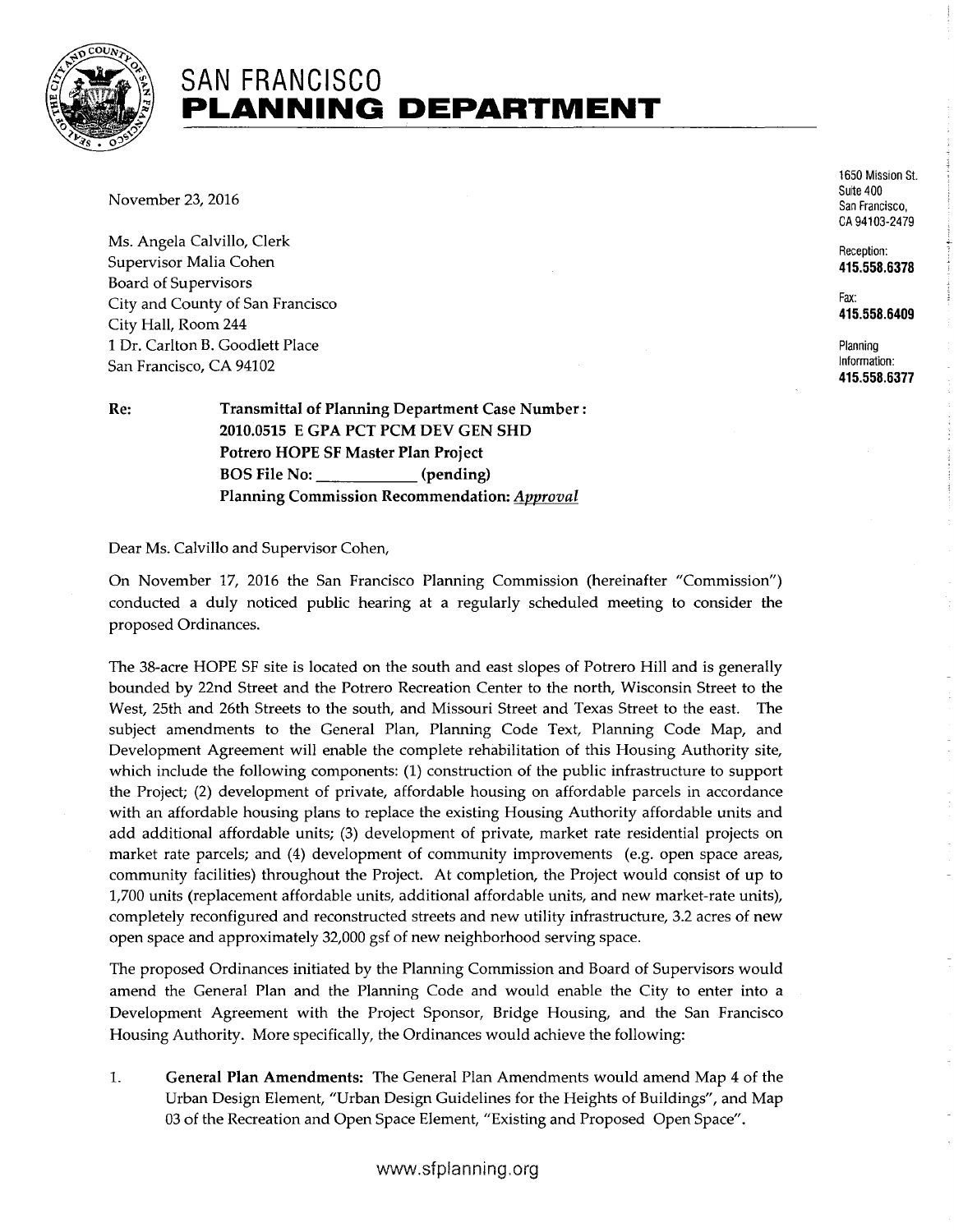2. Planning Code Text Amendments: The Planning Code Text Amendments would add Section 249.76 to establish the Potrero HOPE SF Special Use District ("SUD"); and add Section 263.31 to establish Special Height Provisions for the Potrero HOPE SF Special Use District. Provisions in these new Planning Code sections would provide land use, building, and public improvement standards and design review procedures for the Project. The SUD would refer to a separate Design Standards and Guidelines ("DSG") document for fine-grained requirements for the project's build out.

Since the Board of Supervisor's initiation, Planning staff recommended additional edits to the proposed SUD language. The edits are to assure consistency between the SUD and the DA and to clarify that community serving uses are principally permitted. The Planning Commission's action approved these edits as indicated in their Resolution.

- 3. Zoning Map Amendments: The Map Amendments would (1) amend Sectional Map SU08 of the Zoning Map to assign the all of subject parcels to the new Potrero HOPE SF Special Use District, and (2) amend Sectional Map HT08 of the Zoning Map to reassign the all of the subject parcels from 40-X and 50-X to 40/65-X height designation.
- 4. The Development Agreement. The Development Agreement would be between the Project Sponsor, the City and County of San Francisco and the San Francisco Housing Authority and would establish development vesting rights on behalf of the Project Sponsor in exchange for the requirement to construct and operate community benefits, including but not limited to all new streets, 3.2 acres of open space, 32,000 gsf of community serving uses including retail.

The proposed Amendments were analyzed in *the Potrero HOPE SF Environmental Impact Report I Environmental Impact Statement* (the "EIR/EIS" *).* The Commission certified the EIR/EIS and adopted CEQA findings on December 10, 2016 (Planning Commission Motion Nos. 19529 and 19530 respectively).

At the November 17, 2016 hearing, the Commission voted to recommend approval of the proposed Ordinances. Please find attached documents relating to the Commission's action. A original hard copy of the General Plan Amendment Ordinance plus two duplicates will be delivered to the Clerk's Office following this transmittal.

If you have any questions or require further information please do not hesitate to contact me.

Sincerely,

Áaron S<del>larr</del>

Manager of Legislative Affairs

cc:

Yoyo Chan, Aide to Supervisor Malia Cohen Robb Kapla, Deputy City Attorney Alisa Somera, Office of the Clerk of the Board John Carroll, Office of the Clerk of the Board